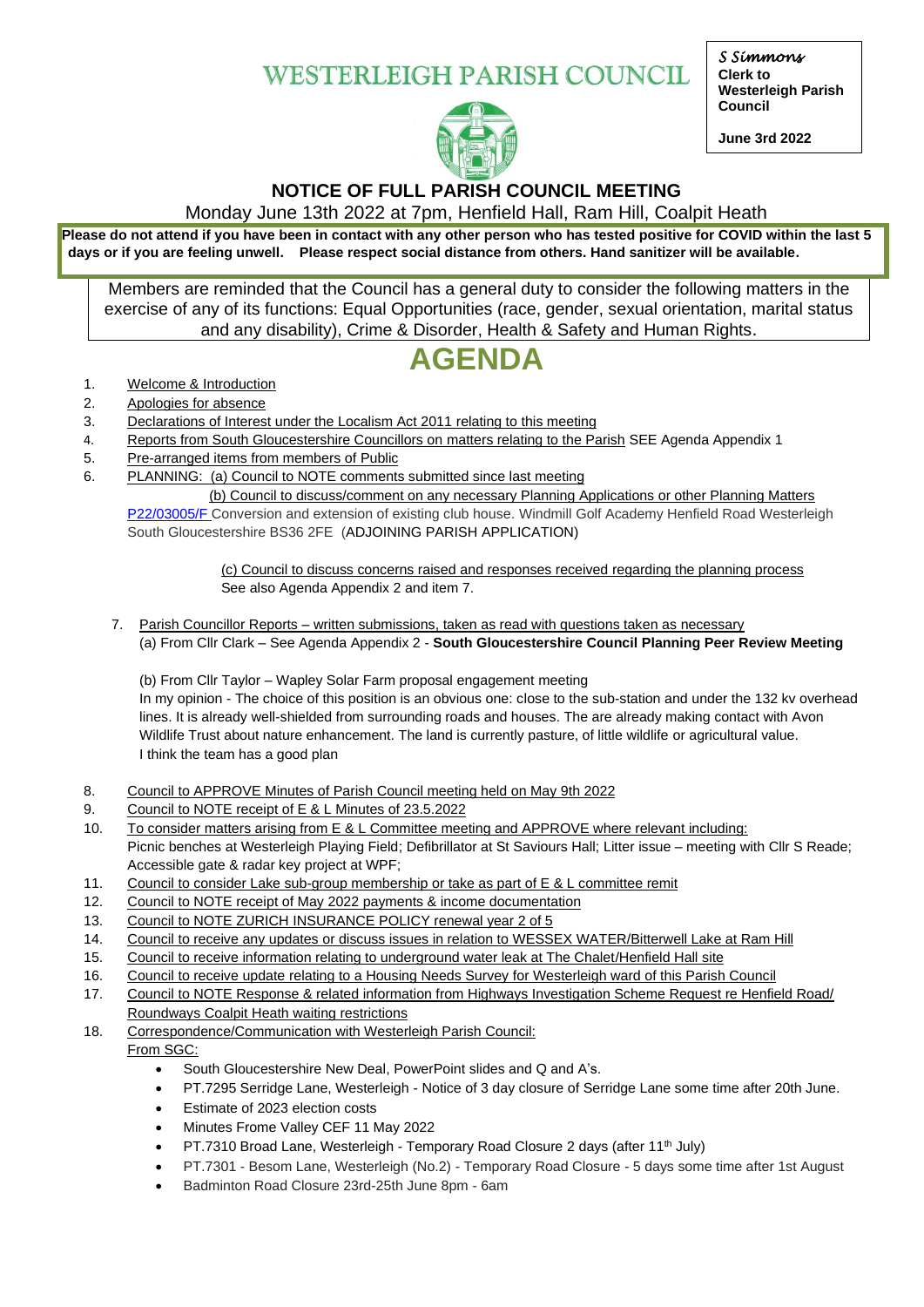Other received items

- From Bristol City Council details of Clean Air Zone coming into effect
- From Cotswold Scouts update on Mafeking building project
- Thank you from Manor School for Platinum Jubilee mugs and tree
- 19. Council to REVIEW/APPROVE Standing Orders, Committee Terms of Reference and Financial Regulations
- 20. Council to receive information/APPROVE an email/communications technology policy
- 21. Council to receive any other information from Clerk/Deputy Clerk regarding ongoing matters/required approvals Confirmation of details of Period for Exercise of Public Rights; Outcome of Casual Vacancy period;
- 22. Council to discuss any required CONSULTATIONS
- 23. Council to discuss/APPROVE any required GRANT APPLICATIONS
- 24. Items considered urgent or exempt by the Chairman
- 25. Dates of upcoming public Parish council meetings **https://www.westerleighparishcouncil.org.uk/meeting-dates/** Monday July 11th 2022 Full Parish Council meeting Westerleigh Village Hall 7pm Monday 18th July 2022 Finance Committee meeting 7.30pm at red brick annex Manor Hall

#### AGENDA Appendix 1

### **Westerleigh Parish Council – District Councillors' Report**

#### **Monday 13th June 2022**

#### **Subsidised Bus Services Under Threat**

An acrimonious extraordinary meeting of the West of England Combined Authority (WECA) on 26th May, called by the constituent authority leaders, to discuss how to address the current bus crisis ended in stalemate after Dan Norris, the West of England Mayor, and the leaders of the three authorities failed to agree a compromise. The meeting was adjourned and will reconvene on 14<sup>th</sup> June.

A total of 26 subsidised routes, that receive public money as they are not commercially viable, are at risk of being withdrawn. Additional funding is needed for subsidised routes because running costs have soared by 43% due to soaring fuel prices and driver shortages. Amongst those services is the 622 which provides the only regular bus service to Rangeworthy and Tytherington.

There is also a threat to the Y3 and Y5 which have only been given support in the short term from underspends in WECA's 2021/22 budget. If both services were withdrawn Westerleigh, Rangeworthy, Tytherington, Iron Acton and Engine Common would all be left without any regular bus service. Residents who do not drive face being wholly reliant upon community transport providers, taxies and the assistance of their friends and neighbours. This neither acceptable nor sustainable as it would worsen inequality and social deprivation in our rural communities.

Dan Norris is due to attend the next meeting of South Gloucestershire Council's Scrutiny Commission on 6<sup>th</sup> July to discuss and take questions on the current bus crisis. We are encouraging residents and parish councils impacted by changes to the bus services in their area to submit written statements and/or speak under public participation at the meeting (this can be done remotely or in person).

#### **Fencing on the Manor School Playing Field**

In September 2020 Cllrs Young and Clark had a site meeting with Sue Webber (School Projects Commissioning Officer at South Gloucestershire Council), Amanda Flanagan (headteacher of The Manor Church of England Primary School) and a member of the School Governors. The meeting was to discuss ongoing safeguarding problems that the school was experiencing when holding lessons on the playing field and the school's wish to fence off a section of the playing field for the exclusive use of their pupils. At that meeting we stressed that, once detailed proposals had been drawn up, it was critically important for there to be a proper public consultation before any permission for fencing is granted. The playing field has been freely accessible to residents for decades and it could antagonise residents if they were presented with a *fait accompli*.

Despite regularly asking for updates on the school's plans no such proposals were forthcoming until a few weeks ago when we were sent copies of the notices the school were due to put up in the area. These notices explained that the school owned the entirety of the playing field and that fencing would shortly be installed in the eastern corner of it. We sought clarification from senior officers at South Gloucestershire Council; we wanted to know whether permission had been granted, the process used to arrive at the decision (if the school did have permission) and clarification about the ownership of the field.

Officers were not aware of the school's plans but confirmed that SGC does own the playing field (the school pays the council for the use and maintenance of the field). The school were instructed to halt their plans whilst further discussions/meetings took place. Officers have subsequently gotten back to us to acknowledge that the